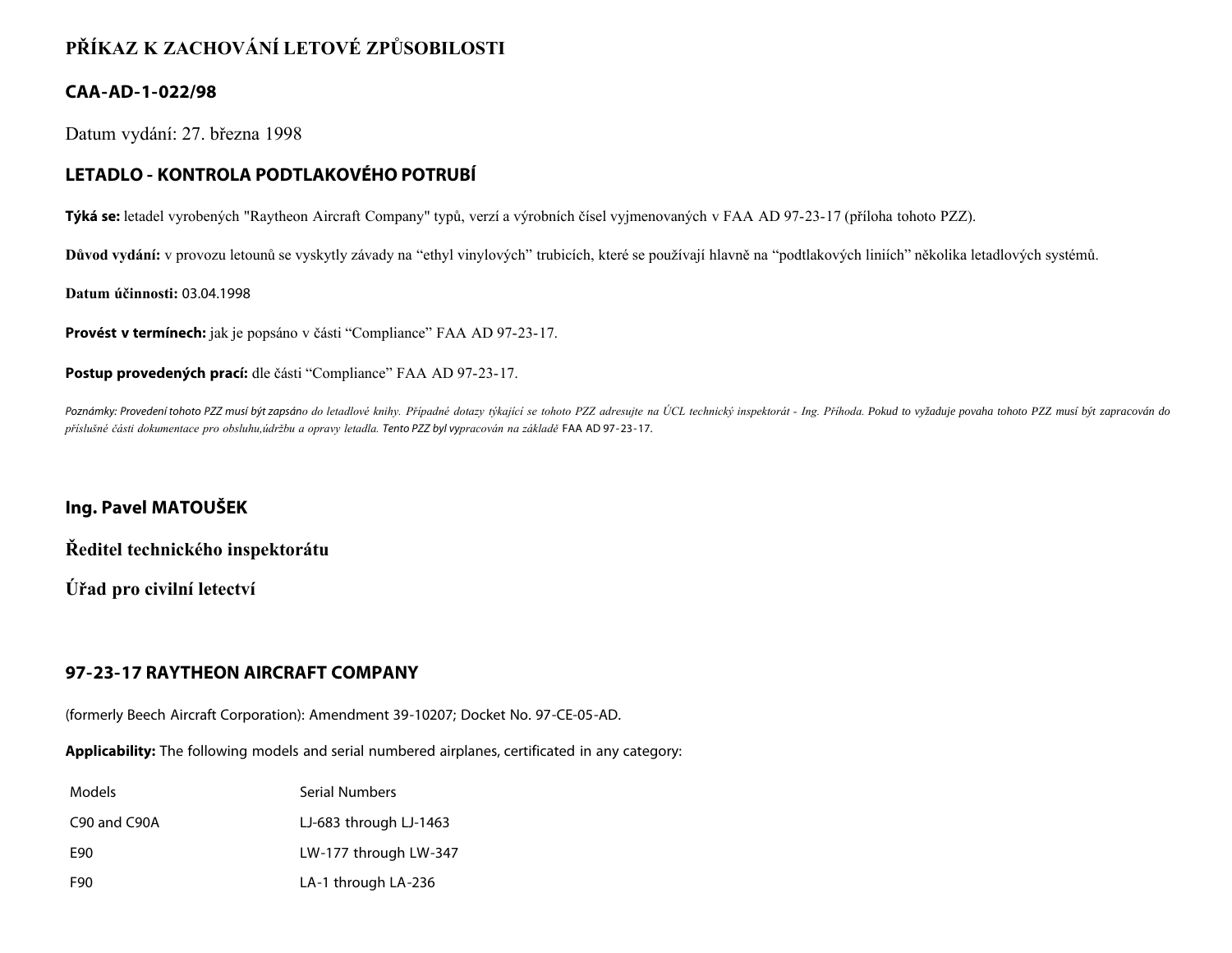| H90                     | LL-1 through LL-61                                                   |
|-------------------------|----------------------------------------------------------------------|
| A100                    | B-228 through B-247                                                  |
| B100                    | BE-6 through BE-137                                                  |
| 200 and B200            | BB-114 through BB-1553                                               |
| 200C and B200C          | BL-1 through BL-72 and BL-124 through BL-140                         |
| 200CT and B200CT        | BN-1 through BN-4                                                    |
| 200T and B200T          | BT-1 through BT-38                                                   |
| 300                     | FA-1 through FA-230 and FF-1 through FF-19                           |
| <b>B300</b>             | FL-1 through FL-154                                                  |
| <b>B300C</b>            | FM-1 through FM-9 and FN-1                                           |
| A200 (C-12C)            | BC-19 through BC-75 and BD-15 through BD-30                          |
| A200C (UC-12B)          | BJ-1 through BJ-66                                                   |
| A200CT (C-12D/F)        | BP-1, BP-22, and BP-24 through BP-63                                 |
| A200CT (FWC-12D)        | BP-7 through BP-11                                                   |
| A200CT (RC-12D)         | GR-1 through GR-13                                                   |
| A200CT (RC-12H)         | GR-14 through GR-19                                                  |
| A200CT (RC-12G)         | FC-1 through FC-3                                                    |
| A200CT (RC-12K)         | FE-1 through FE-9                                                    |
| A200CT (RC-12N)         | FE-10 through FE-31                                                  |
| A200CT (RC-12P)         | FE-33 and FE-35                                                      |
| A200CT (RC-12Q)         | FE-32, FE-34, and FE-36                                              |
| B200C (C-12F)           | BL-73 through BL-112, BL-118 through BL-123, and BP-64 through BP-71 |
| B200C (C-12R)           | BW-1 through BW-29                                                   |
| B200C (UC-12F)          | BU-1 through BU-10                                                   |
| B200C (RC-12F)          | BU-11 and BU-12                                                      |
| B200C (UC-12M)          | BV-1 through BV-10                                                   |
| B200C (RC-12M)          | BV-11 and BV-12                                                      |
| <b>B200CT (FWC-12D)</b> | FG-1 and FG-2                                                        |

NOTE 1: This AD applies to each airplane identified in the preceding applicability provision, regardless of whether it has been modified, altered, or repaired in the area subject